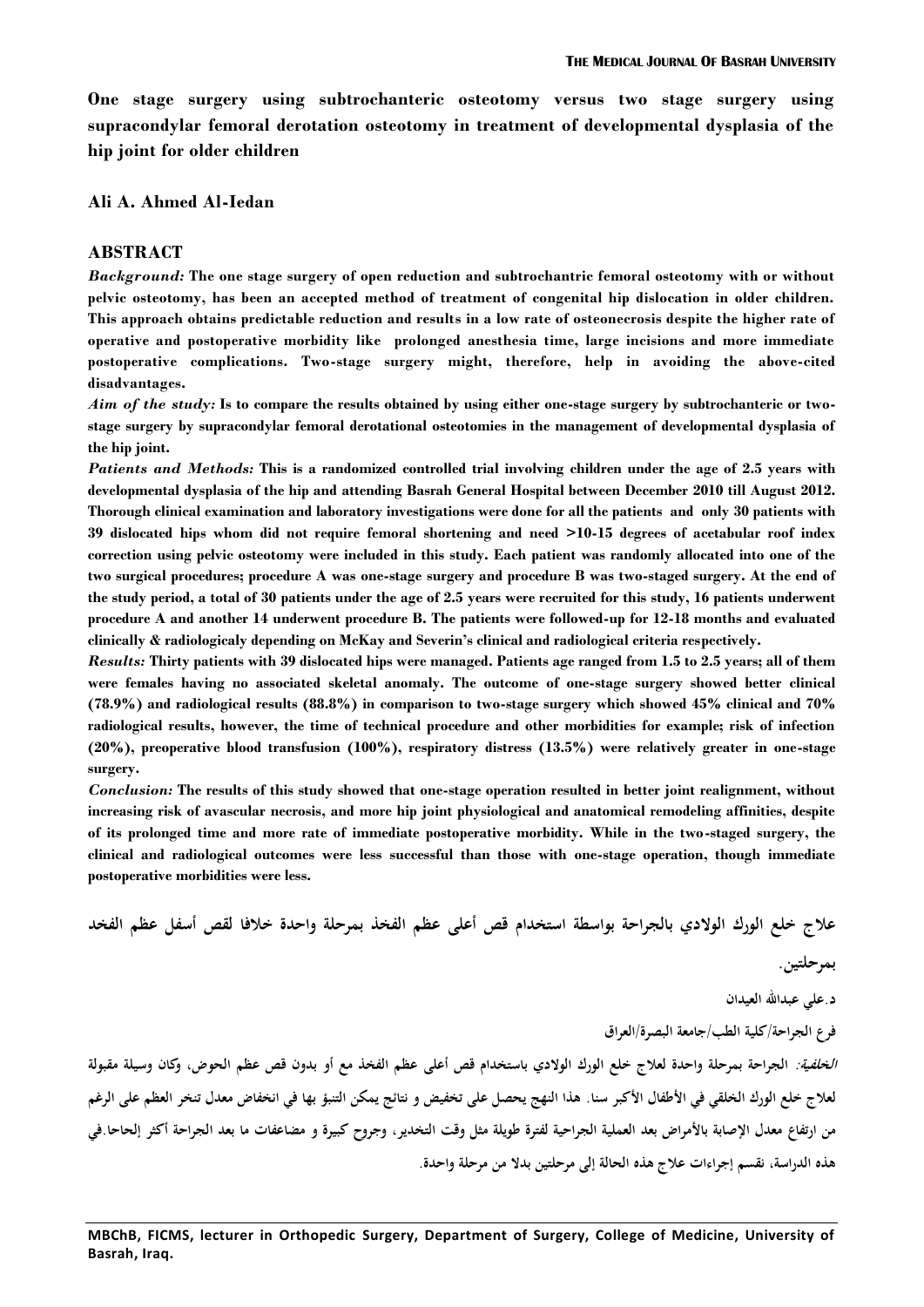*هدف الدراسة:* لمقارنة النتائج التي تم الحصول عليها باستخدام الجراحة إما مرحلة واحدة عن طريق الجراحة تحت المدور رأعلى عظم الفخذ) أو<br>مرحلتين بواسطة قص و تدوير عظم الفخذ فوق اللقمة رأسفل عظم الفخذ) في علاج خلع مفصل الورك ال **المرضى وطرق العلاج: هذه دراسة عشوائية تشتمل الأطفال أقل من ثلاث سنوات من العمر مع خلع الورك و اللذين راجعوا مستشفى البصرة العام في الفترة بين ديسمبر ٢٠١٠ وحتى اغسطس ٢٠١٢ وأجريت الفحوصات السريرية لجميع المرضى وفقط ٣٠ مريض الذين يعانون من خلع الورك من ٣٩ مريض الذي لا تتطلب تقصير الفخذ وجميعهم بحاجة > ١٠ الى١٥- درجة من تصحيح السقف الحقي باستخدام قص عظم الحوض تم تضمينهم في هذه الدراسة.**

**كل مريض اختير عشوائيا إلى واحدة من اثنين من العمليات الجراحية؛ الإجراءآ: الذي هو الجراحة مرحلة واحدة و إجراء ب :الذي هو الجراحة بمرحلتين. في نهاية فترة الدراسة، و شملت ما مجموعه ٣٠ مريضا تحت سن ٢.٥ سنة في الدراسة، خضع ١٥ مريض لإجراء آ و ١٥ مريضا خضع لإجراء ب.تمت متابعة المرضى لمدة ١٢ الى١٨- شهرا وتقييمها سريريا وإشعاعيا اعتمادا على تقييم مكاي و المعايير السريرية والإشعاعية في تقييم سيفيرين على التوالي.**

**النتائج: أدرج الثلاثون مريض الذين يعانون من ٣٩ خلع مفصل الورك ،كان المرضى تتراوح أعمارهم -١.٥الى٢.٥ سنوات ، وجميعهم من الإناث مع عدم وجود أي شذوذ في الهيكل العظمي . وأظهرت نتائج الجراحة بمرحلة واحدة نتائج أفضل بالمقارنة مع الجراحة على مرحلتين ، ومع ذلك وقت الإجراء التقني و الحالات المرضية ألاخرى على سبيل المثال؛ خطر الالتهاب، و خطورة نقل الدم، و ضيق في التنفس وكانت أكبر نسبيا في الجراحة بمرحلة واحدة.**

**الاستنتاج: ويستنتج من نتائج هذه الدراسة أن العملية بمرحلة واحدة أسفرت عن أفضل إعادة لتشكيل مفصل الورك، ومعدلات أقل لتنخر رأس عظم الفخذ بسبب نقص التغذية الدموية، على الرغم من اخذ وقت أكثر وكثره الاعتلالات بعد الجراحة على الفور. بينما في الجراحة بمرحلتين كانت النتائج السريرية والشعاعية أقل من تلك التي مع عملية بمرحلة واحدة ، على الرغم من قله الاعتلالات المر ضية بعد الجراحة على الفور.**

### **INTRODUCTION**

evelopmental dysplasia of the hip (DDH) includes a wide spectrum of pathology ranging from mild dysplasia, frank dislocation (luxation), partial dislocation (subluxation), and instability where the femoral head comes in and out of the socket, and an array of radiographic abnormalities that reflect inadequate formation of the acetabulum.<sup>[1,2]</sup> c The primary goal of treatment for developmental dysplasia of the hip is concentric reduction of the femoral head. A dislocated hip that is not reduced perfectly can lead to femoral head deformities and acetabular dysplasia with subsequent gait abnormalities, limitation of some hip movements, pain, and early osteoarthritic changes.<sup>[3]</sup> Since the early 1990s, the one- Th stage surgery of open reduction and subtrochantric femoral osteotomy with or acetabular

without pelvic osteotomy, has been an accepted method of treatment of congenital hip dislocation in older children. This approach obtains predictable reduction and results in a low rate of osteonecrosis $^{[4]}$  despite the higher rate of post-operative morbidity, prolonged anesthesia time (3-4 hours), large incisions and more immediate postoperative complications. [5]

**Aim of the study:** is to compare the results obtained by using either one- stage surgery by subtrochanteric or two-stage surgery by supracondylar femoral derotational in the management of developmental dysplasia of the hip joint.

### **PATIENTS AND METHODS**

This is a randomized controlled trial involving children under the age of 2.5 years old with developmental dysplasia of the hip and were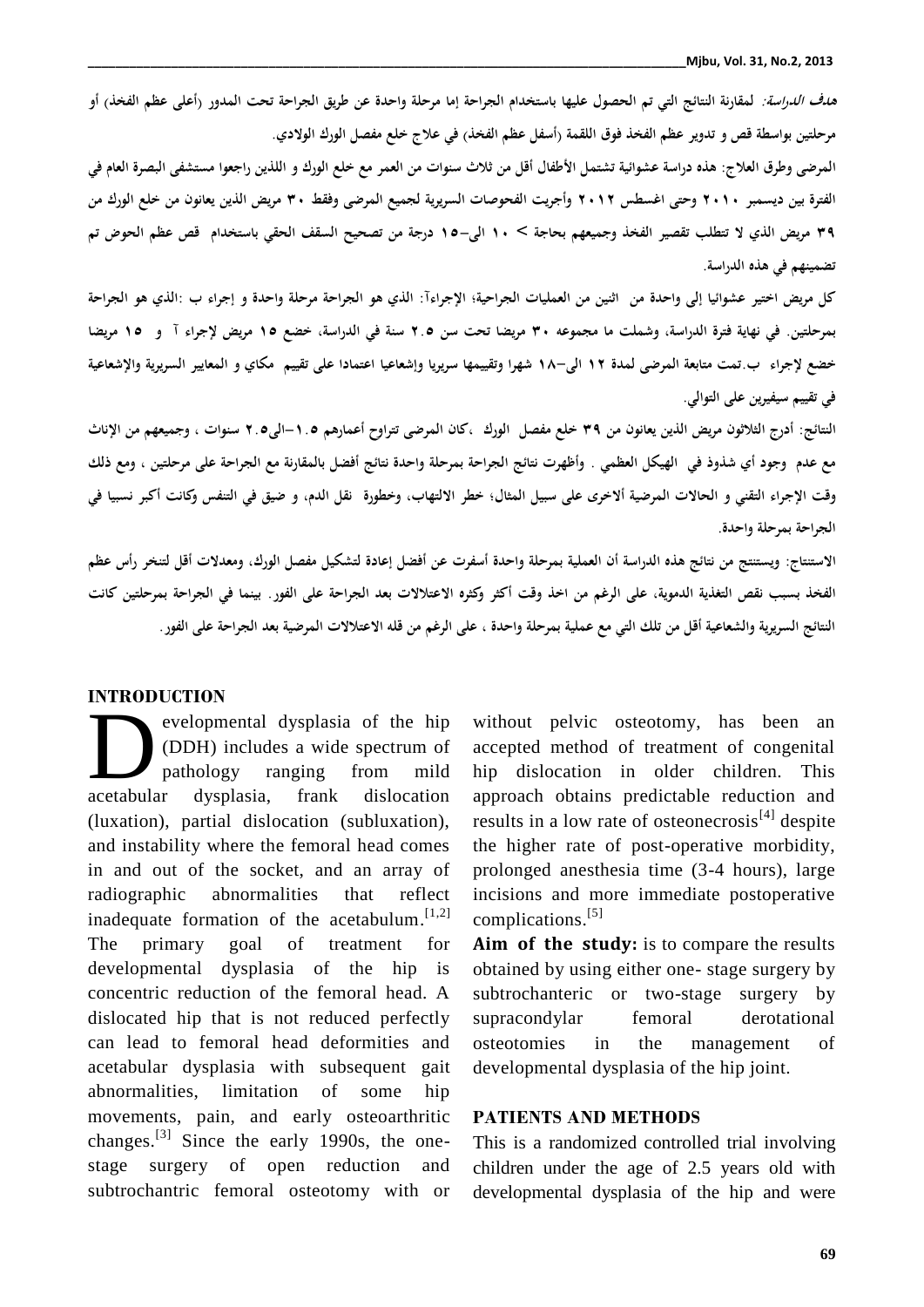attending Basrah General Hospital in the period from December 2010 to August 2012. Prior to surgery, thorough clinical examination and important laboratory investigations were done. The patients were selected so they didn't require femoral shortening to avoid bias since this step can be done only in subtrochanteric osteotomy. All patients need > 10-15 degrees of acetabular roof index correction using Dega pelvic osteotomy. [1] One blood unit was prepared for each patient, then each patient was randomly allocated into one of the two surgical procedures A or B.

### *Procedure A*

Patients underwent one-stage operation of open reduction through Somerville approach,<sup>[1]</sup> T-shaped incision of the paren capsule, obstacles were removed, open reduction of the femoral head, and suturing of the capsule. All patients had Dega pelvic  $osteotomy<sup>[1]</sup>$  and iliac crest autograft was used without fixation by K-wire. Through lateral incision, femoral derotational osteotomy was done by cutting the femur in subtrochanteric region and fixing by plate and screws. The wound closed without drain. Both incisions were closed using 3 zero Vicryl (Polyglycolic Acid) absorbable suture by subcuticular suturing method, followed by bilateral spica casting with hip flexion and abduction 30 degrees without internal rotation for 3 months.

## *Procedure B*

Patients were treated by two-staged operations:

\*First stage surgery: including; open reduction of the femoral head and Dega pelvic osteotomy {similar to procedure A} and cast spica in 30 degrees flexion abduction hip with 30-45 degrees of internal rotation position was applied for 6 weeks. The wound closed without drain.

\*Second stage surgery; after 6 weeks a femoral supracondylar derotational

osteotomy is performed through lateral distal femoral approach without any metal fixation and cast spica is applied for another 6 weeks. No drains, neither blood transfusion nor intravenous fluid was needed in the second stage of operation. At the end of the study period, a total of 30 patients under the age of 2.5 years were recruited for this study, 16 patients (19 hips) underwent procedure A and another 14 patients (20 hips) underwent procedure B.

## *Follow up*

In the first postoperative day, x-ray examination was done for all patients in both procedures to check femoral head reduction and congruity. All patients treated with ceftriaxone parenteral IV injection 500mg once daily during the period of hospitalization, then they were discharged home after 3-4 days for procedure A and 1-2 days for procedure B and kept on oral antibiotic suspension of amoxicillin-clavulanic acid (Augmentine) 315mg, three times daily for 7 days. All patients were checked after 2 weeks for general clinical assessment and operative wound assessment by pulling and inspecting the post operative wound dressing without changing the spica cast. After that, the patients were evaluated clinically every month, for any complication of the operation such as sores and also for the state of spica i.e. whether it is broken or damaged. Radiological evaluation was done for all patients at the first post operative day and then monthly for detection of the femoral head position and remodeling of acetabulum, healing of the femoral derotational osteotomy depending on McKay and Severin's clinical and radiological criteria respectively.<sup>[6,7]</sup> In this study, average duration of follow-up of patients for both procedures was 12-18 months after removal of spica cast.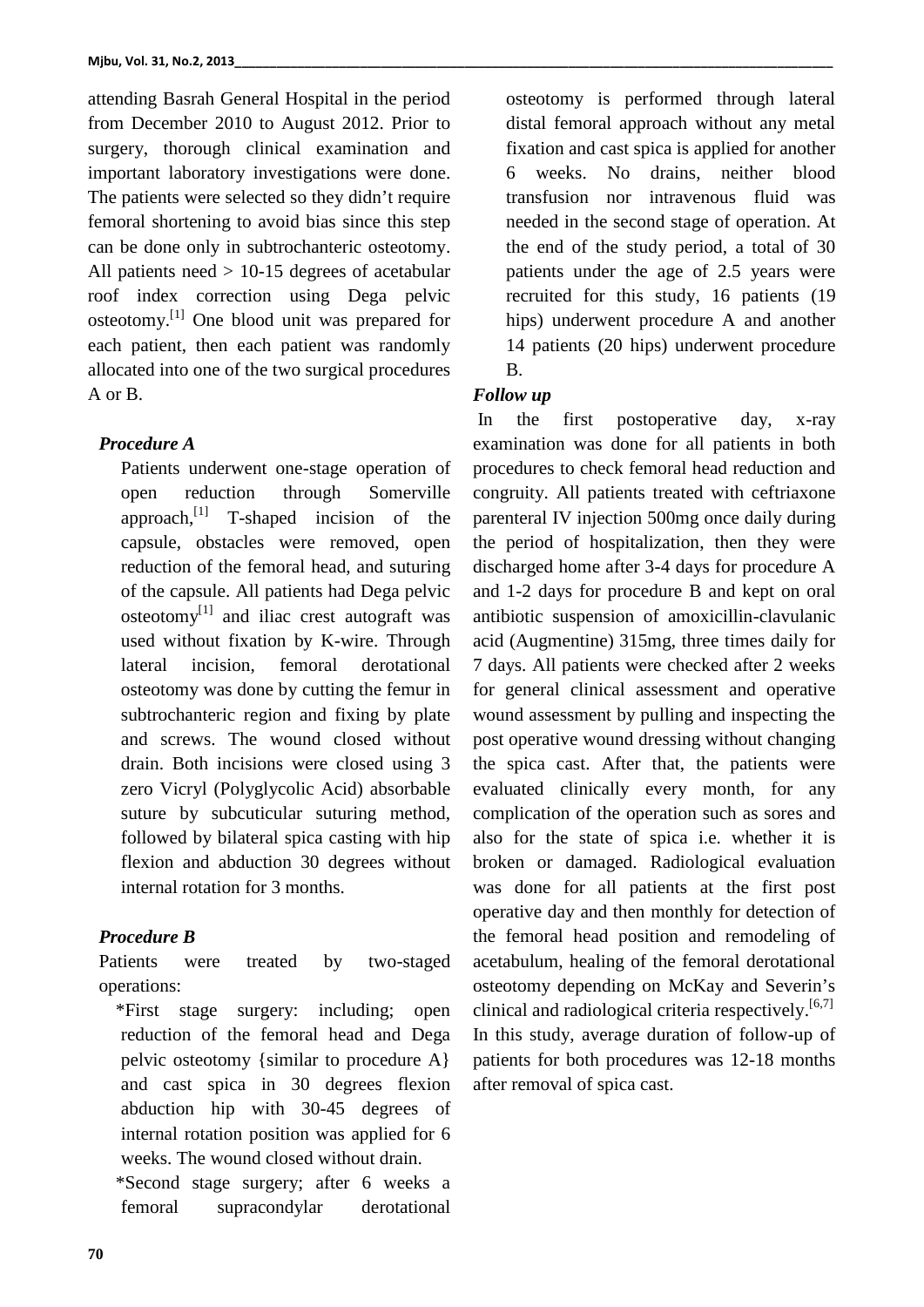## **RESULTS**

Thirty patients with 39 dislocated hips were included in this study. Patient's age ranged between 1.5-2.5 years, all of them were females having no associated skeletal anomaly and were distributed into procedure A and B according to age as shown in (Table-1).

**Table 1. Distribution of the patients according to age.**

| Age (years)  | <b>Procedur A</b> | <b>Procedure B</b> | preq<br>flui |
|--------------|-------------------|--------------------|--------------|
| $1.5 - 2$    |                   |                    | day          |
| $2 - 2.5$    |                   |                    | Reg          |
| <b>Total</b> | 15                | 15                 | for<br>tran  |

The distribution of the patients according to the number of affected hip is demonstrated in (Table-2).

**Table 2. Distribution of patients according to number of affected hip.**

|            | <b>Procedure A</b>  | <b>Procedure B</b>   |
|------------|---------------------|----------------------|
| Unilateral | 13 hips             | 8 hips               |
| Bilateral  | 6 hips (3 patients) | 12 hips (6 patients) |
| Total no.  | 19 hips             | 20 hips              |

Regarding procedure A, the time of operation ranged between 3-4 hours. All patients required preoperative blood transfusion and intravenous fluid. They were discharged home after 3-4 days.

Regarding procedure B, the time of operation for the first stage was about 1-2 hours. Blood transfusion was needed postoperatively in two patients only. Postoperatively, three patients were given intravenous glucose-saline solution, while in the second stage, the duration of surgery was about 30-60 minute and they were discharged home after 1-2 days as shown in (Table-3).

**Table 3. Operative and postoperative characteristics of both procedures.**

| <b>Procedure</b> | <b>Duration of operation</b>                           | <b>Blood transfusion</b> | Postoperative i.v fluid | Days of<br>hospitalization |
|------------------|--------------------------------------------------------|--------------------------|-------------------------|----------------------------|
| A                | 4 hours                                                | 19 hips                  | 19 hips                 | $3-4$ days                 |
|                  | 1-2 $h$ 1 <sup>st</sup> stage<br>$0.5$ -1h $2nd$ stage | 2 hips                   | 3 hips                  | $1-2$ days                 |

The clinical findings were advocated to criteria applied by  $McKay<sup>[6]</sup>$  clinical grading system 12-16 months after removal of spica and the results

showed better outcomes for procedure A as demonstrated in (Table-4).

# **Table 4. Evaluation of clinical outcome of procedure A & B according to McKay[6] grading system.**

| Procedure | <b>Excellent</b>   | Good                           | <b>Fair and poor</b>           |
|-----------|--------------------|--------------------------------|--------------------------------|
|           | 8 hips (42.1%)     | $7 \; \text{hips} \; (36.8\%)$ | $4 \; \text{hips} \; (20.1\%)$ |
|           | $(20\%)$<br>4 hips | (25%)<br>5 hips                | 11 hips (55%)                  |

Also in this study all patients were evaluated according to postoperative radiological findings utilizing Severin's<sup>[7]</sup> radiological criteria. The

results regarding procedure. A had more favorable outcome as shown in (Table-5).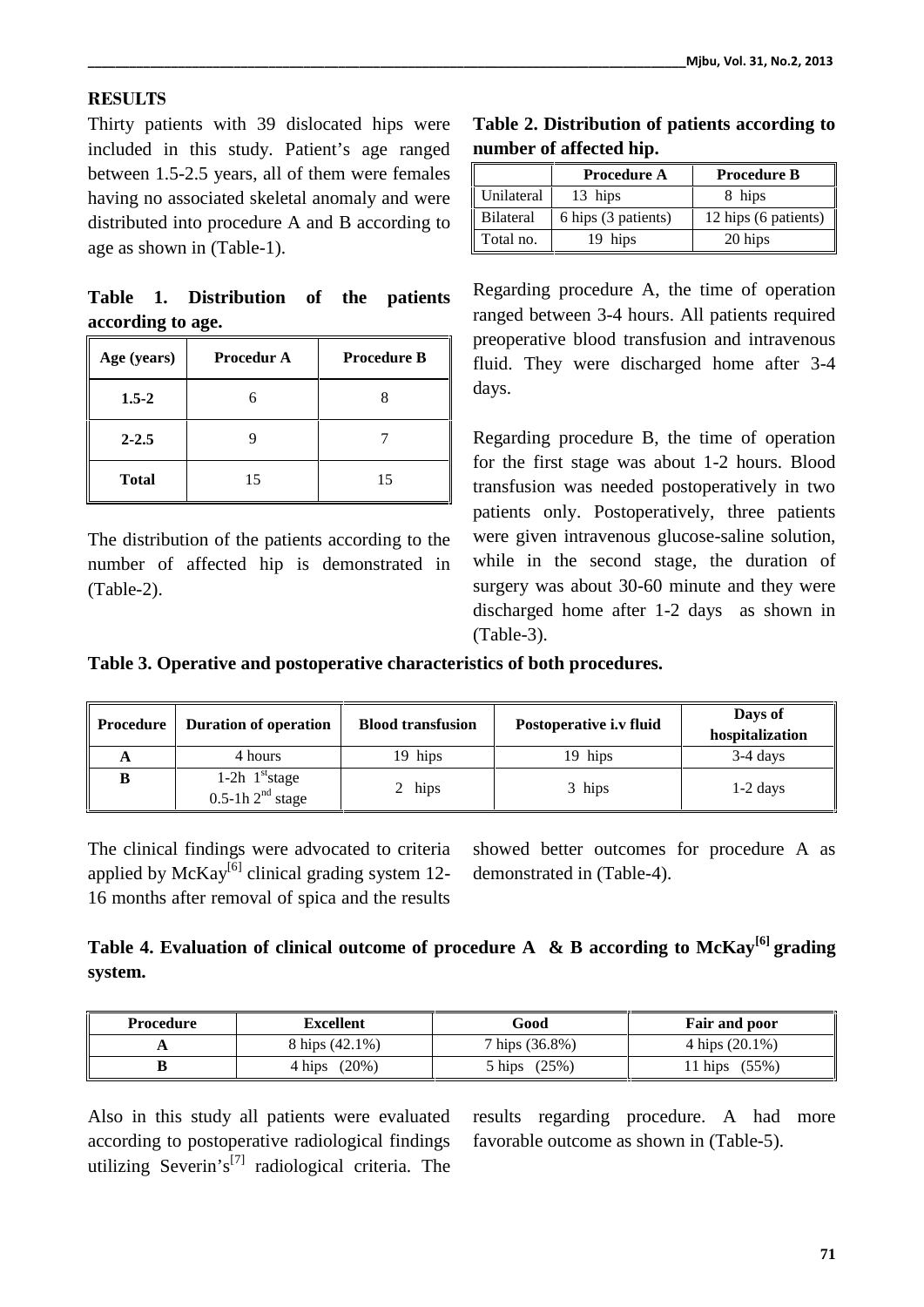| <b>Procedure</b> | Total no. of dislocated hips | <b>Excellent</b> | Good          | Fair              |
|------------------|------------------------------|------------------|---------------|-------------------|
|                  |                              | hips $(31.5%)$   | hips $(57.3)$ | 2 hips $(10.2\%)$ |
|                  | 20                           | $(10\%)$<br>hips | 12 hips (60%) | 6 hips (30%)      |

# **Table 5. Evaluation of radiological outcome of procedure A & B according to Severin[7] criteria.**

### **Postoperative complications**

In this study, patients who underwent one-stage operation, 2 patients developed respiratory distress and were admitted to intensive care unit for close follow-up and splitting of spica cast was done for them. Two patients developed urine retention and catheterization was done for them. Also during follow-up three patients developed superficial stitch infection treated with dressing and antibiotics. Regarding procedure B which was two-stage surgery, it was less demanding as it included less

dissection and its durations was shorter, about 2 hours for first stage surgery and about 1 hour for the second stage. None of these patients required preoperative blood transfusion but following first stage operation two patients needed blood transfusion and three needed intravenous fluid during recovery. In this study the postoperative morbidities related to type of surgery occurred more with procedure A, as illustrated by the following (Table-6).

### **Table 6. Surgical outcome of both procedures.**

|                             | A: one stage                | <b>B</b> : two-stage     |  |
|-----------------------------|-----------------------------|--------------------------|--|
|                             | Operation                   | <b>Operation</b>         |  |
| <b>Duration of surgery</b>  | 3-4 hours, prolonged        | 1-2 hours 1st stage,     |  |
|                             |                             | 0.5-1 hour $2nd$ stage.  |  |
| <b>Blood transfusion</b>    | All patients during surgery | 2 patients after surgery |  |
| Intravenous fluid           | All<br>patients             | patients                 |  |
| <b>Respiratory distress</b> | patients<br>2               |                          |  |
| <b>Urinary retention</b>    | patients<br>2               |                          |  |
| Hospitalization             | days<br>3-4                 | 1-2<br>days              |  |

After discharge of the patients and during the follow-up period, the following complications in both procedures were noticed as shown in (Table-7).

*Table 7. Short term complications for procedure A & B.*

| <b>Complications</b>      | Procedure a              | Procedure b              |
|---------------------------|--------------------------|--------------------------|
| <b>Infection</b>          | hips<br>3                | hips<br>$\boldsymbol{0}$ |
| <b>Redislocation</b>      | hips<br>$\boldsymbol{0}$ | hips<br>4                |
| <b>Avascular necrosis</b> | hips<br>$\boldsymbol{0}$ | hips<br>3                |
| <b>Joint stiffness</b>    | hips<br>0                | hips<br>5                |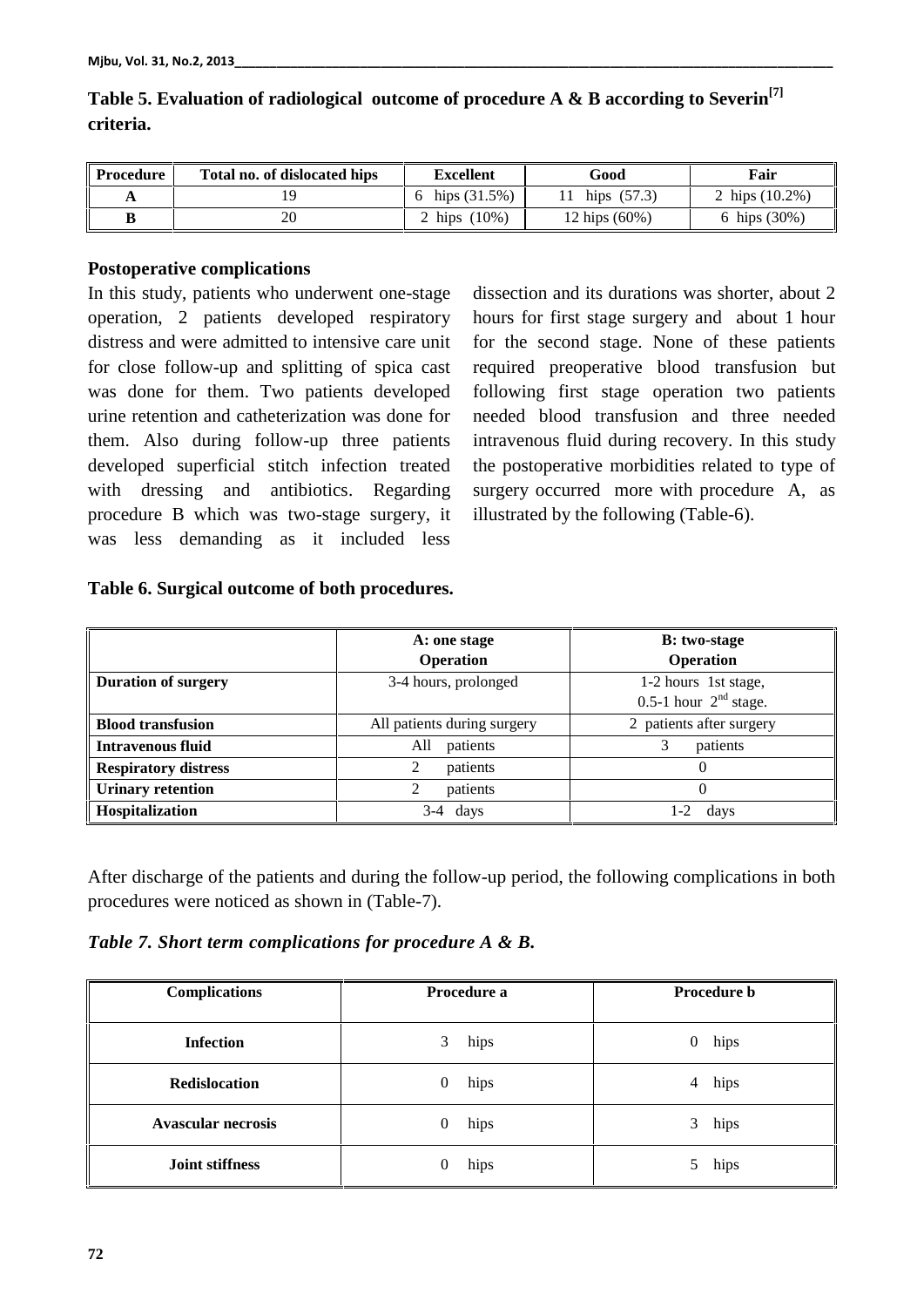### **DISCUSSION**

The primary goal of treatment for one-stage developmental dysplasia of hip is concentric reduction of the femoral head. A dislocated hip that is not reduced properly can lead to femoral head deformities and acetabular dysplasia with subsequently gait abnormalities, limitation of some hip movements, pain, and early osteoarithritic changes.<sup>[3]</sup> The one stage surgery of open which reduction and subtrochantric femoral osteotomy with or without pelvic osteotomy, has been an accepted method of treatment of congenital hip dislocation in older children. This approach obtains predictable reduction, and results in a low rate of osteonecrosis $[4]$ despite the higher rate of post operative morbidity like prolonged anesthesia time (3- 4 hours), large incisions and more immediate postoperative complications.[5] In procedure B the operative treatment was divided into two stages because it is difficult to control femoral head reduction and performing supracondylar femoral derotational osteotomy in one surgical session and again it will be along-time procedure. In this study, differences noticed concerning clinical outcome for patients treated by one stage surgery than those with two stage surgery using McKay criteria. 78.9% of treated hips by one-stage surgery had got excellent and good grade compared with only 45% for patients treated by two-stage surgery. Better outcomes were found for patients treated by one-stage surgery which include open reduction and subtrochanteric femoral derotational osteotomy concerning the rate of osteonecrosis and deformity remodeling despite the higher rate of postoperative morbidity like prolonged anesthesia time 3-4 hours and large incisions. Also they developed more immediate postoperative complications like respiratory distress in 2 patients, urinary retention in 2 patients and superficial stitch's infection in 3 patients keeping in mind that all patients treated by

surgery demanded blood transfusion which carry risk of diseases transmission and allergic reaction. For the long term management of patients treated by one-stage surgery the femoral fixation metals was used, which will require another surgery for removal of that metal in the future, while patients treated by two-staged operation in which subtrochanteric femoral derotational osteotomy is substituted by second-stage femoral supracondylar derotational osteotomy done 6 weeks later, the postoperative morbidities were less, no metal was used for fixation, hence no future surgical removal needed. Although the two-stage surgery is less demanding operation and with less postoperative morbidities but subtrochanteric femoral derotational osteotomy in one-stage surgery allows the surgeon to evaluate the degree of femoral anteversion that is needed to be corrected more precisely. This will femoral head congruity within acetabulum much better, hence better clinical and radiological outcome, while by using supracondylar femoral derotational osteotomy, femoral anteversion correction will not be adjusted accurately and less femoral head congruity obtained. Zadeh, et  $al^{[8]}$  indicated that open reduction, pelvic osteotomy combined by subtrochanteric femoral osteotomy yielded good results in their study which involved 95 developmental dislocated hips with a mean age of 2 years. Another supportive research by Mahomet et  $al^{[9]}$  founded similar results regarding developmental dysplasia of hip that treated by one-stage operation. El-Sayed, et  $al^{[10]}$  also mentioned 88% excellent to good results and 12% fair to poor results for patients treated by one-stage surgery. Up to my knowledge, no other research concerned with treatment of developmental dysplasia of hip using two stage method of supracondylar femoral osteotomy was used for femoral anteversion correction.